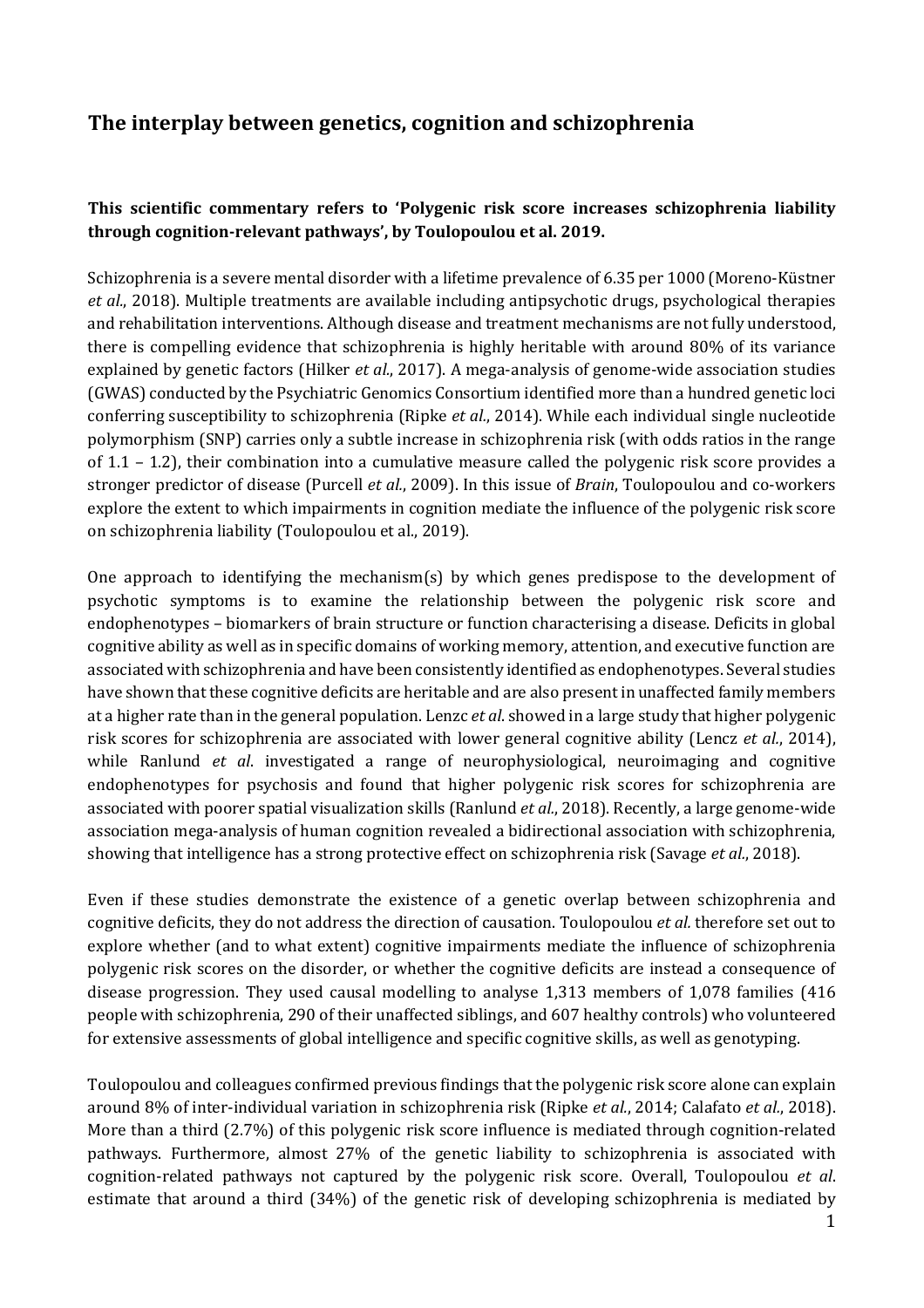influences on cognition. Despite cognitive impairments consistently being identified in people with schizophrenia as well as in their unaffected relatives, the underlying pathophysiology remains to be explained. Cognitive deficits alone are probably not sufficient to lead to the development of psychotic symptoms. Other factors, both genetic and/or environmental, are involved, with cannabis use, obstetric complications, malnutrition, childhood maltreatment, trauma, migration and urbanicity some of the best studied environmental risk factors.

Although only a modest 7% to 9% of schizophrenia genetic variance is explained by the polygenic risk score, the score is notable for its ability to capture individual genetic liability in a single quantitative variable (Ripke *et al.*, 2014; Calafato *et al.*, 2018). As the costs of genotyping blood or saliva samples have reduced dramatically, the polygenic risk score is increasingly used to incorporate molecular data into large cohort studies and other experimental designs. There is also growing interest in developing the polygenic risk score as a screening tool, one that may facilitate prompt access to treatment (Purcell *et al.*, 2009; Wray *et al.*, 2014).

While heritability estimates for schizophrenia from twin, family, adoption and other epidemiological studies range from 60% to 80%, the estimates obtained from genome-wide association studies are only about 25% (Hilker *et al.*, 2017; Anttila *et al.*, 2018). This discrepancy, known as schizophrenia's "missing heritability", is attributed to as yet undiscovered common genetic variants as well as to rare genetic mutations and copy number variants (Wray *et al.*, 2014). Indeed, a large exome sequencing study of 12,332 individuals, including 4,877 with schizophrenia, found that putatively protein-damaging rare variants were more abundant in individuals with schizophrenia compared to controls (Genovese *et al.*, 2016). Similarly, a recent analysis conducted by the Psychiatric Genomics Consortium (36,573 schizophrenia cases and 112,468 controls) identified eight regions harbouring rare copy number variants conveying large odds ratios for schizophrenia (Marshall *et al.*, 2017). Further studies using even larger samples are still needed if we are to capture more of the elusive heritability of schizophrenia, and uncover complex gene-environment interactions.

By modelling molecular genetic data captured by polygenic risk scores from families – in which unaffected relatives share genetic and cognitive traits with affected individuals – Toulopoulou *et al.* infer causal relationships between cognition and schizophrenia. Using causal modelling, they convincingly show that a third of the genetic influence on schizophrenia risk is mediated by cognitive pathways and that cognitive deficits are not just an epiphenomenon of the disease. However, since the data available for modelling come from cross-sectional observations, they cannot absolutely prove causality. The timing and severity of any cognitive deficits and whether they are present before and/or after disease onset are key elements in establishing potentially complex cause-effect relationships. Further evidence is needed to corroborate their findings – ideally cohort studies with genomics and multiple prospective, longitudinal cognitive assessments before and after the onset of psychotic symptoms – and to disentangle the relationship between genetics, cognition and schizophrenia.

The polygenic risk scores used by Toulopoulou and colleagues in this study were calculated based on the latest available data from the Psychiatric Genomics Consortium. As the consortium expands this invaluable dataset, the largest international collaboration in mental health, the performance of the polygenic risk scores will be further enhanced. In the near future, we can expect to explain a larger proportion of schizophrenia's genetic liability and the extent to which it is mediated through cognition. Finally, endophenotypes such as cognition offer a unique opportunity to tackle the disease pathway both from research as well as treatment perspectives. Gaining a better understanding of the mechanisms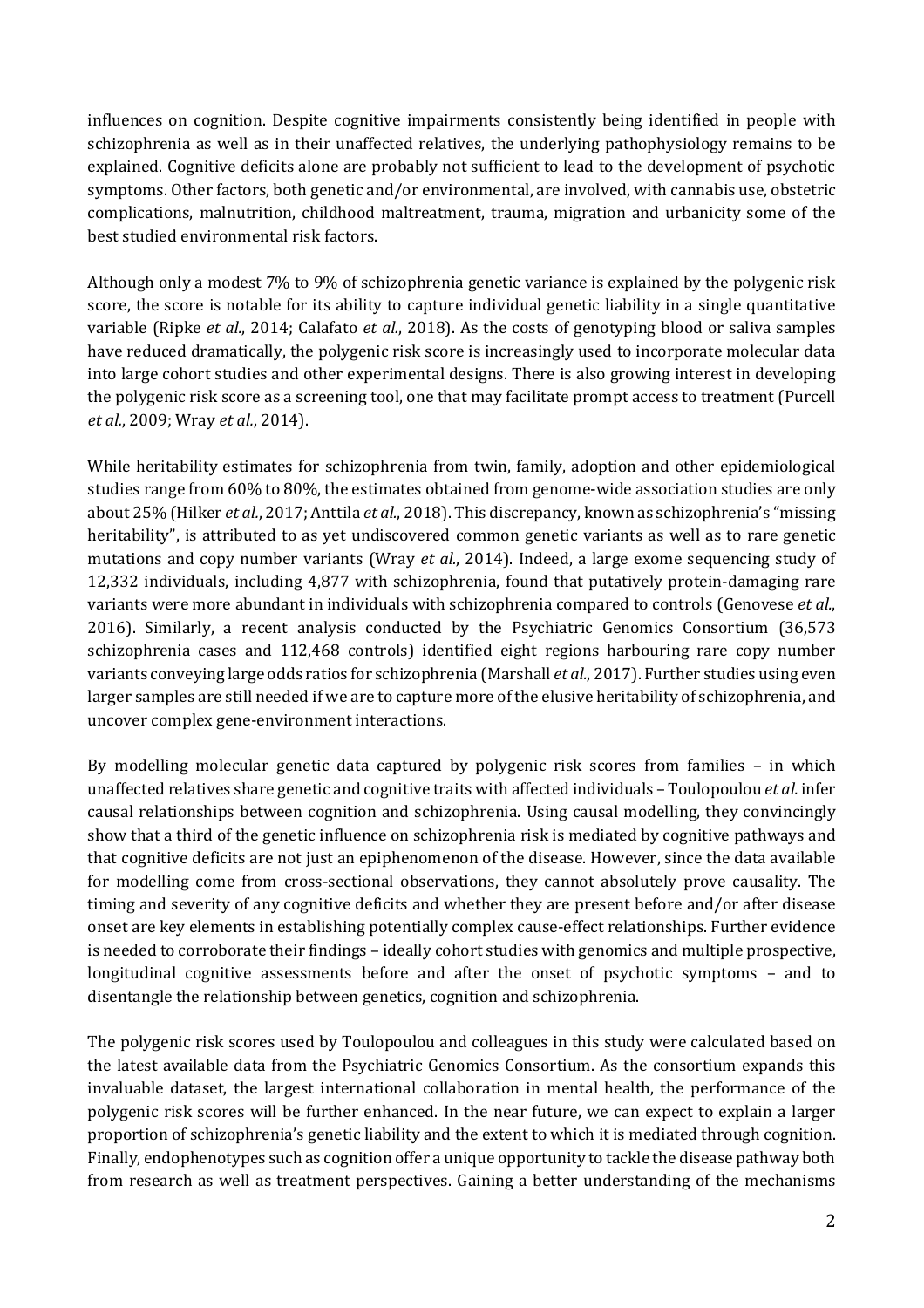leading from genes to the development of psychosis is key to developing new therapeutic interventions.

#### **GLOSSARY**

*Endophenotype:* A biomarker or alternative phenotype meeting a number of criteria: It is heritable, associated with an illness but state-independent (manifests whether or not the illness is active), cosegregates with the illness in families, and is found in cases as well as their unaffected family members at a higher rate than in the general population. Endophenotypes are usually quantitative traits (Gottesman and Gould, 2003).

The Psychiatric Genomics Consortium (PGC): A large international collaboration undertaking megaanalyses of genome-wide association studies for a wide range of mental disorders (http://www.med.unc.edu/pgc).

*Polygenic Risk Score (PRS):* A weighted sum of the number of risk alleles carried by an individual. The risk alleles and their effect sizes (the weights) are calculated from an independent sample. In the study by Toulopoulou *et al*., the PRS is a cumulative measure of genetic liability for schizophrenia obtained from multiple loci. It was calculated using a panel of single nucleotide polymorphisms (SNPs) where each SNP is weighted by the number of risk alleles (0, 1 or 2) a participant carries and by the log of the odds ratio for disease risk obtained from a large and non-overlapping "training" dataset from the Psychiatric Genomics Consortium.

Causal modelling: Mathematical models representing causal relationships within an individual system or population. They facilitate inferences about causal relationships from statistical data, and can help investigate the relationship between probability and causation.

### **REFERENCES**

Anttila V, Bulik-Sullivan B, Finucane HK, Walters RK, Bras J, Duncan L, et al. Analysis of shared heritability in common disorders of the brain. Science (80-. ). 2018; 360

Calafato MS, Thygesen JH, Ranlund S, Zartaloudi E, Cahn W, Crespo-Facorro B, et al. Use of schizophrenia and bipolar disorder polygenic risk scores to identify psychotic disorders. Br. J. Psychiatry 2018; 213: 535–541.

Genovese G, Fromer M, Stahl EA, Ruderfer DM, Chambert K, Landén M, et al. Increased burden of ultrarare protein-altering variants among 4,877 individuals with schizophrenia. Nat. Neurosci. 2016; 19: 1433–1441.

Hilker R, Helenius D, Fagerlund B, Skytthe A, Christensen K, Werge TM, et al. Heritability of Schizophrenia and Schizophrenia Spectrum Based on the Nationwide Danish Twin Register. Biol. Psychiatry 2017

Lencz T, Knowles E, Davies G, Guha S, Liewald DC, Starr JM, et al. Molecular genetic evidence for overlap between general cognitive ability and risk for schizophrenia: A report from the Cognitive Genomics consorTium (COGENT). Mol. Psychiatry 2014; 19: 168–174.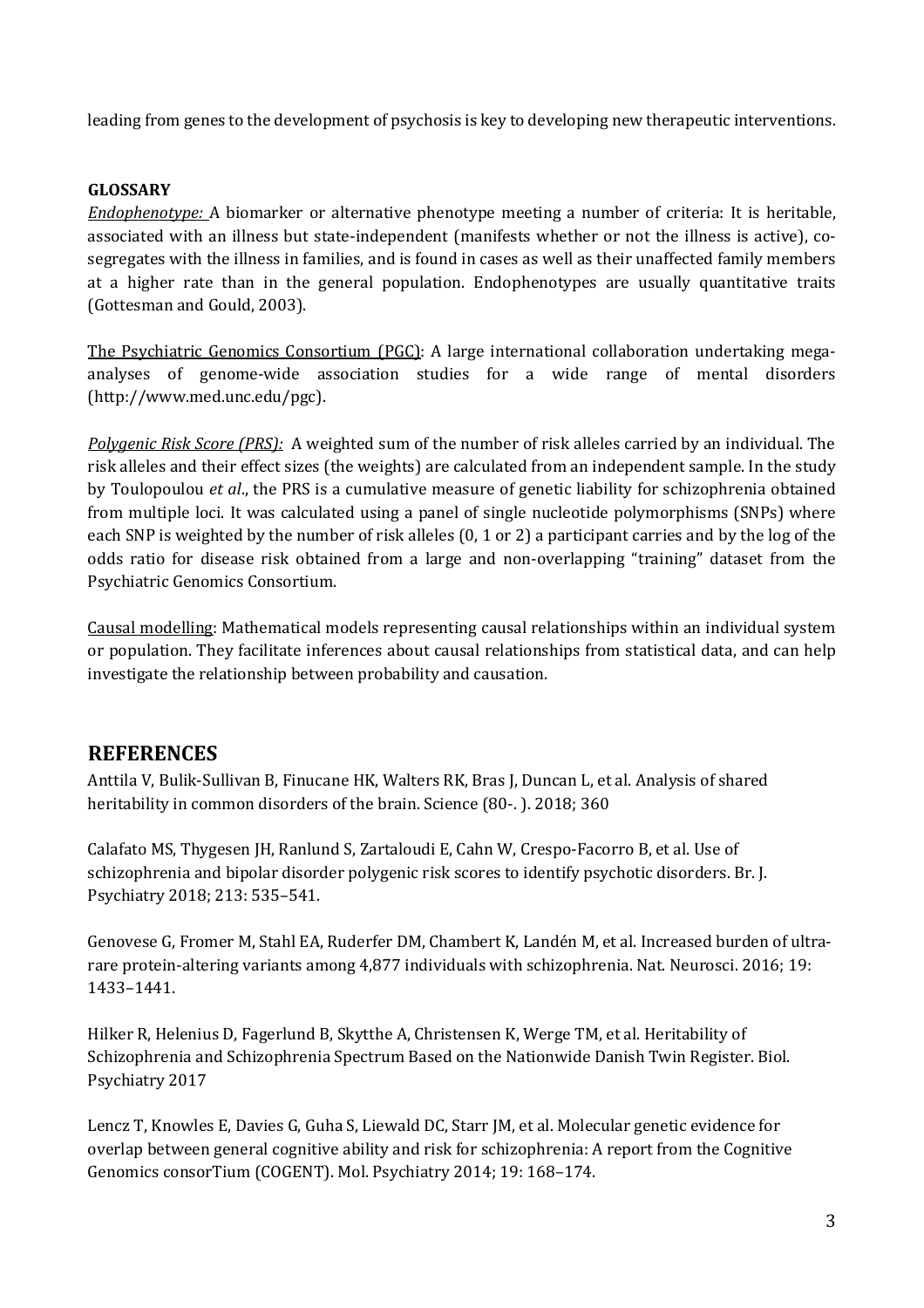Marshall CR, Howrigan DP, Merico D, Thiruvahindrapuram B, Wu W, Greer DS, et al. Contribution of copy number variants to schizophrenia from a genome-wide study of 41,321 subjects. Nat. Genet. 2017; 49: 27–35.

Moreno-Küstner B, Martín C, Pastor L. Prevalence of psychotic disorders and its association with methodological issues. A systematic review and meta-analyses. PLoS One 2018; 13

Purcell SM, Wray NR, Stone JL, Visscher PM, O'Donovan MC, Sullivan PF, et al. Common polygenic variation contributes to risk of schizophrenia and bipolar disorder. Nature 2009; 460: 748–52.

Ranlund S, Calafato S, Thygesen JH, Lin K, Cahn W, Crespo-Facorro B, et al. A polygenic risk score analysis of psychosis endophenotypes across brain functional, structural, and cognitive domains. Am. J. Med. Genet. Part B Neuropsychiatr. Genet. 2018; 177: 21–34.

Ripke S, Neale BM, Corvin A, Walter JTR, Schizophrenia Working Group of the Psychiatric Genomics Consortium. Biological insights from 108 schizophrenia-associated genetic loci. Nature 2014; 511: 421–427.

Savage JE, Jansen PR, Stringer S, Watanabe K, Bryois J, De Leeuw CA, et al. Genome-wide association meta-analysis in 269,867 individuals identifies new genetic and functional links to intelligence. Nat. Genet. 2018; 50: 912–919.

Toulopoulou T, Zhang X, Cherny SS, Dickinson D, Berman K, Straub R, et al. Polygenic risk score increases schizophrenia liability through cognition-relevant pathways. Brain 2019.

Wray NR, Lee SH, Mehta D, Vinkhuyzen AAE, Dudbridge F, Middeldorp CM. Research review: Polygenic methods and their application to psychiatric traits. J. Child Psychol. Psychiatry. 2014; 55: 1068–87.

### **AUTHORS**

Maria Stella Calafato and Elvira Bramon Neuroscience in Mental Health Research Department, Division of Psychiatry, University College London, UK.

Correspondence to: Maria Stella Calafato E-mail[: m.calafato@ucl.ac.uk](mailto:m.calafato@ucl.ac.uk)

## **FIGURE 1 BELOW**

**Figure 1: Proposed model whereby genetic and environmental factors influence schizophrenia** 

**risk in part through effects on cognition.** By modelling both molecular and phenotypic data from families, Toulopoulou *et al*. show that cognition is an important mediator trait (endophenotype) that lies between known genetic factors captured by polygenic risk scores and the disease and that cognition can explain about a third of the known polygenic risk liability for schizophrenia. Environmental and genetic factors also influence schizophrenia risk through alternative cognitive-independent pathways.